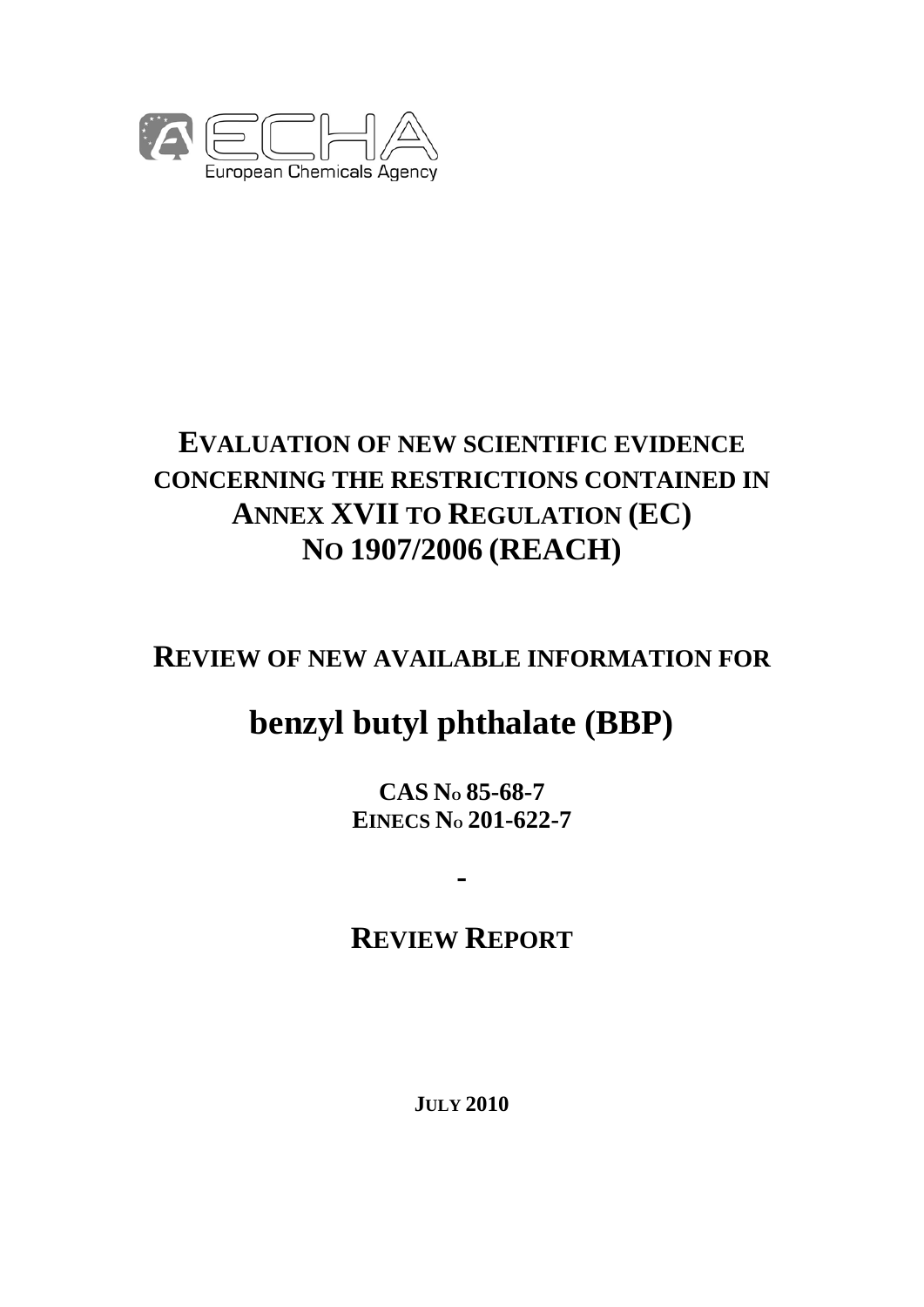#### **1. Introduction**

Entries 51 and 52 of Annex XVII to REACH include the restrictions on the placing on the market and use of certain phthalates in toys and childcare articles, as initially [introduced by Directive 2005/84/EC of the European Parliament and of the Council of](http://eur-lex.europa.eu/LexUriServ/LexUriServ.do?uri=OJ:L:2005:344:0040:0043:EN:PDF)  14 December 2005. As explained in the recitals of this Directive, the six restricted phthalates were sorted into two groups associated with a different scope for the restriction. For BBP and the two other phthalates which are classified as reprotoxic, category 2 according to Council Directive  $67/548/EEC<sup>1</sup>$  (i.e. DEHP<sup>2</sup> and DBP<sup>3</sup>) the restriction covers the placing on the market and use in any type of toys and childcare articles. For the three non-classified phthalates (i.e.  $DINP<sup>4</sup>$ ,  $DIDP<sup>5</sup>$  and  $DNOP<sup>6</sup>$ ) the restriction covers the placing on the market and use in toys and childcare articles which can be placed in the mouth by children. In addition, and as explicitly mentioned in entries 51 and 52 of Annex XVII, the Commission was to evaluate the restrictions concerning these six phthalates in the light of new scientific information by 16 January 2010, and if justified, these restrictions shall be modified accordingly.

The European Commission requested ECHA to review the available new scientific information for these phthalates and to evaluate whether there is evidence that would justify a re-examination of the existing restrictions.

According to the work plan agreed between ECHA and the European Commission, this document provides ECHA's report on its review of the new available information related to BBP.

The new available information related to BBP is rather limited, in particular if compared to other restricted phthalates like DEHP or DINP. Within the information submitted by stakeholders to the European Commission or ECHA, there is only few information available on the possible current uses of BBP in EU, and no study specifically dedicated to the exposure to BBP and potential related risks. It is nevertheless worth noticing that new biomonitoring studies on phthalates in human body fluids as proxy to overall exposure are also reported, with a main focus on the presence of BBP and/or its metabolites in pregnant women or breast milk. The exposure at pre-natal stage appears indeed to be a potential human health concern. However, most of these reports do not bring enough conclusive information, in particular detailed exposure estimations, that could readily be used for updating the previous exposure and risk assessments. It has to be noted that, according to the agreed work plan, the information on hazard properties of BBP has not been reviewed at this stage.

 $\overline{a}$ 

<sup>&</sup>lt;sup>1</sup> Council Directive 67/548/EEC of 27 June 1967 on the approximation of laws, regulations and administrative provisions relating to the classification, packaging and labelling of dangerous substances. According to the CLP Regulation (Regulation (EC) No 1272/2008 on the classification, labelling and packaging of substances and mixtures) these three phthalates are classified as Toxic to Reproduction, category 1B.

 $2^{2}$  bis (2-ethylhexyl) phthalate; CAS No 117-81-7 / Einecs No 204-211-0

 $3$  dibutyl phthalate; CAS No 84-74-2 / Einecs No 201-557-4

<sup>&</sup>lt;sup>4</sup> di-'isononyl' phthalate; CAS No 28553-12-0 and 68515-48-0 / Einecs No 249-079-5 and 271-090-9

<sup>&</sup>lt;sup>5</sup> di-'isodecyl' phthalate; CAS No 26761-40-0 and 68515-49-1 / Einecs No 247-977-1 and 271-091-4

<sup>6</sup> di-n-octyl phthalate; CAS No 117-84-0 / Einecs No 204-214-7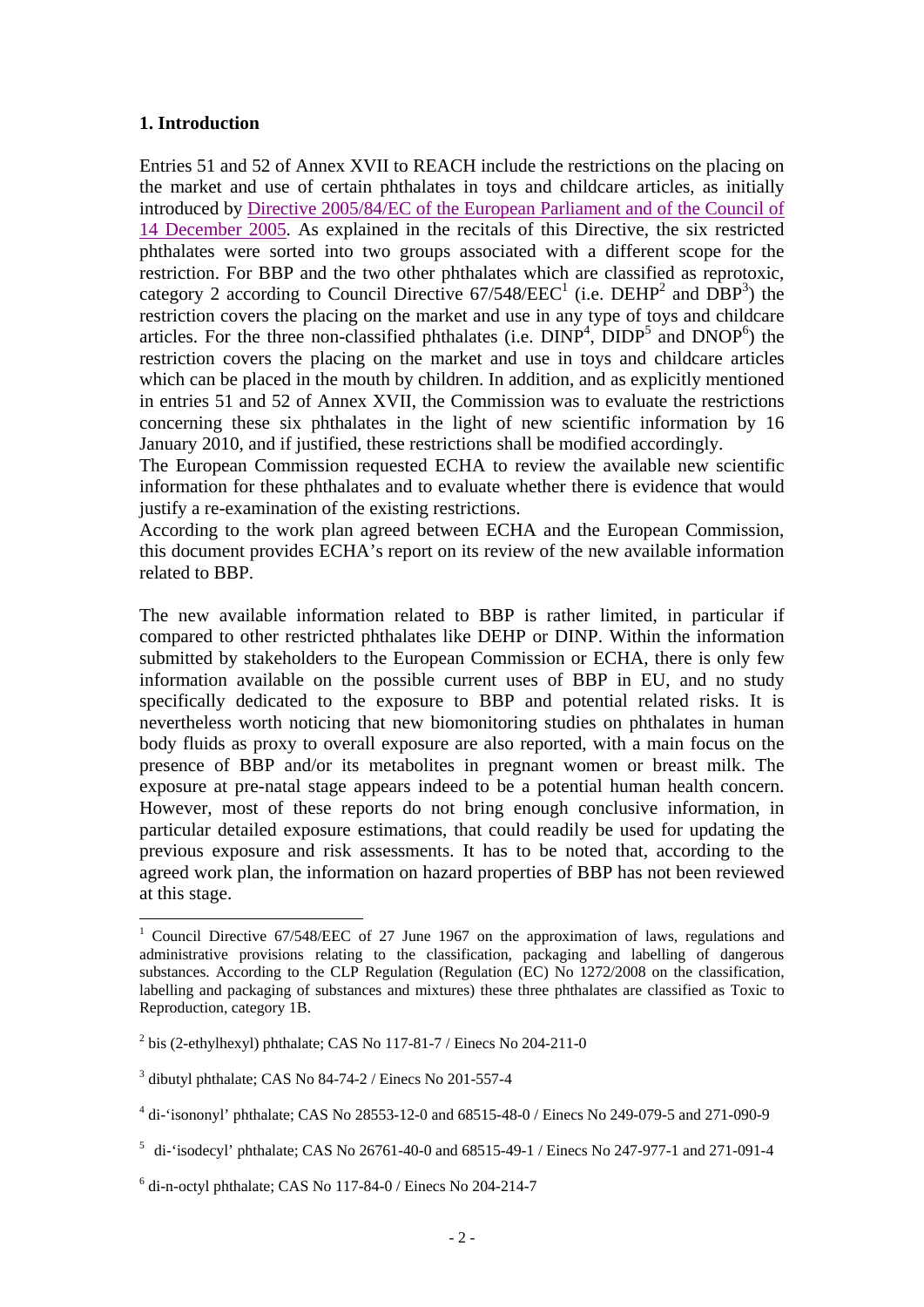#### **2. Information on uses of the substance**

*Note: BBP is a phase-in substance according to the definition 3(20) of the REACH Regulation. BBP being classified as category 1B reproductive toxicant according to Regulation (EC) 1272/2008 (CLP), it can reasonably be expected that one or more registration dossiers for BBP will be submitted to ECHA by 30 November 2010. These registration dossier(s) will include information of the uses of BBP, as well as most probably a Chemical Safety Report with information on the volumes relevant for each use. To date, no registration dossier has been submitted to ECHA.* 

#### Total use of BBP:

 $\overline{a}$ 

After manufacturing, BBP is either processed, mainly as plasticiser in polymers and in particular in PVC for floorings, or formulated as component in preparations (e.g. printing inks, adhesives and sealants, paints). More than  $70\%$ <sup>7</sup> of BBP is used as a plasticiser in polymer products, mainly PVC for flooring applications; other uses in polymers are in coating of leather and textiles, in calendering of films (ECHA, 2009b) or for primary/immediate packaging of medicinal products and active substances (RCOM, 2009). Plasticisers have the function of improving the polymer material's flexibility and workability. BBP is one of a number of substances used as plasticiser in PVC and other polymer materials; according to Industry, BBP is however an unusual plasticiser because of its chemical asymmetry which results in unique performance properties (ECHA, 2009b). In particular, it is used by the flooring industry because it adds surface properties to flooring materials that minimise maintenance and give them a prolonged life (www.bbp-facts.com). It is worthwhile noticing that BBP when used as a plasticiser is not chemically bound in the matrix. When used in preparations, sealants, adhesives, paints, coatings and inks are the main products in which BBP is found (ECHA, 2009b). BBP is also used as analytical standard for test and measurement instruments (RCOM, 2009).

A recent publication by the Danish Environmental Protection Agency (Danish EPA) (Danish EPA, 2009) gives an overview of several previous surveys aiming at analysing the presence of BBP in different consumer products to which 2 year-old children may in particular be exposed. It confirms that, in 2002, and in addition to the specific uses which are further described in the following sections of this document (i.e. toys and childcare articles, school supplies, other articles for/in contact with children, medical devices, cosmetics), BBP was reported to be found in vinyl floorings, in concentrations up to 2%.

However, as a consequence of the harmonised classification and labelling of BBP (category 1B reproductive toxicant according to new CLP Regulation<sup>8</sup>) companies have moved to the use of alternatives (ECHA, 2009b). This can be illustrated by the fact that the total manufacturing of BBP at EU level decreased from 45,000

 $<sup>7</sup>$  Industry even indicates that more than 90% of BBP is used for plasticising PVC or other polymers</sup> (www.bbp-facts.com)

<sup>&</sup>lt;sup>8</sup> Regulation (EC) No 1272/2008 on the classification, labelling and packaging of substances and mixtures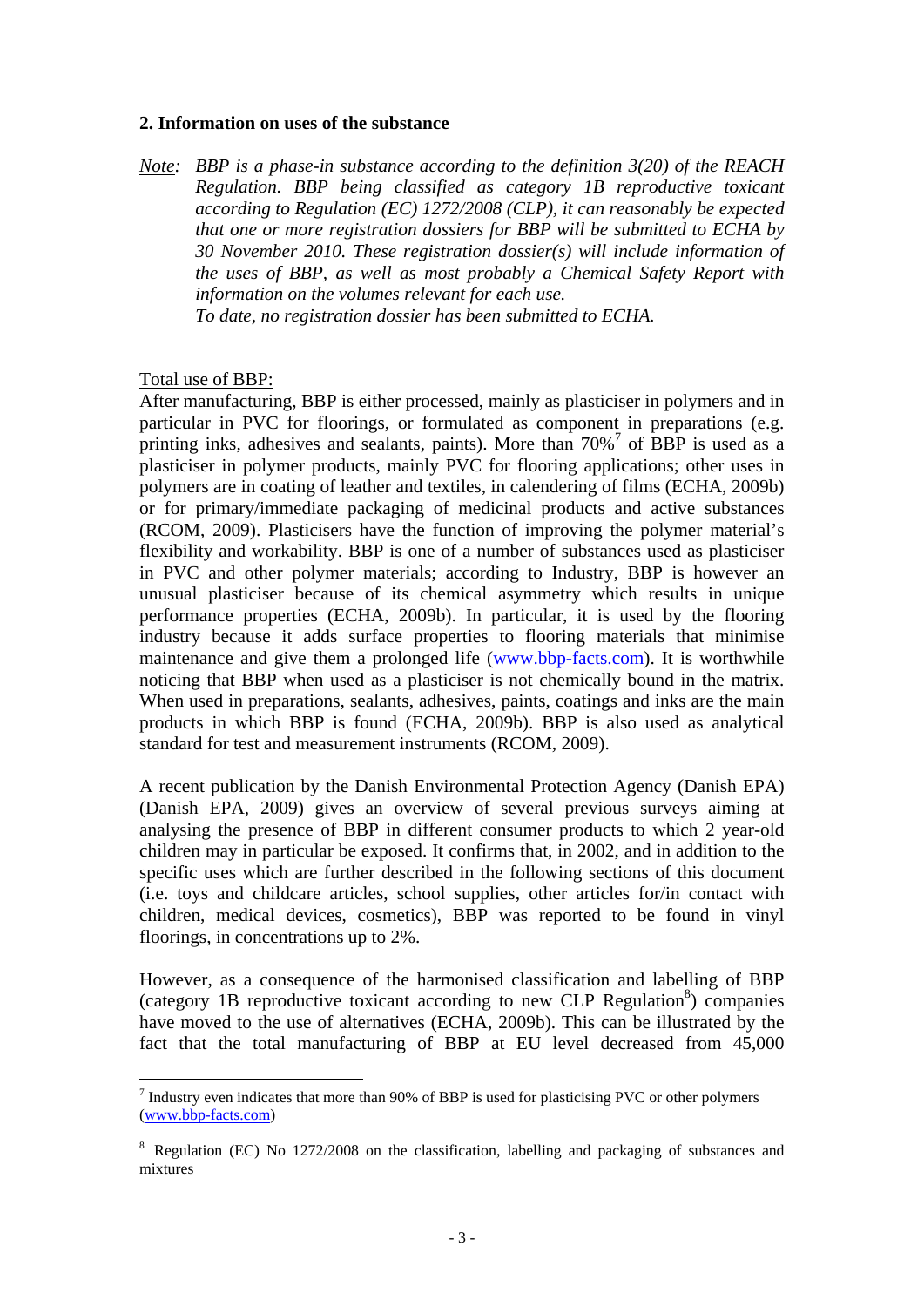tonnes/year in EU-15 in 1994-1997 to less than ca. 20,000 in EU-25 in 2007. With EU exports counting for ca. 12,000 tonnes/year, the net use of BBP in EU was estimated at ca. 8,000 tonnes/year in 2007 (ECHA, 2009b).

Furthermore, as BBP is on the Candidate List and it may be included in Annex XIV of REACH, the overall trend of decreasing use of BBP which has been observed in the last years in EU will probably continue in the next years.

#### Use in toys and childcare articles:

The restrictions on the use of BBP in toys and childcare articles as introduced in REACH Annex XVII entry 51 should have led in EU to a halt in the selling of such BBP-containing articles as of 16 January 2007. However, there is no further available information on the compliance of producers and importers with this restriction and whether BBP is present in these categories of products as a result of non-compliance with the existing restriction.

The already mentioned survey and health assessment of the exposure of 2-year old children to chemical substances in consumer products (Danish EPA, 2009) indicates that BBP was reported to be found in plasticine in year 2002 at concentration of 3.7%, and in 2005 in the surface of a wooden toy (wooden fishing boat; no concentration available). However, it has to be noted that these observations were made before the entry into force of the obligation in the current restriction. In other words if concentrations of greater than 0.1 % by mass of the plasticised material are today found on the market it is a question of non-compliance and would require enforcement action.

In addition to a detailed screening of existing surveys, the study reports on analyses performed on a series of products to which children are highly susceptible to be exposed<sup>9</sup>; among these products were some childcare articles like pacifiers (including their coverage), non-slip figures and (bath/shower) mats, diapers and bed linen, and soft toys $^{10}$ . It appears that BBP was not found in any of the tested products which could be categorised as toys or childcare articles (Danish EPA, 2009).

#### Use in school supplies:

 $\overline{a}$ 

In the framework of this review, no new information on the possible use of BBP in school supplies was made available by stakeholders. In particular, the dedicated survey conducted for the Danish EPA on the presence of chemicals substances in school bags, toy bags, pencil cases and erasers (Force Technology, 2007) does not specifically address and report on the presence of BBP in these categories of products. However, it states that among all the school supplies which were analysed, mainly DEHP and DINP were found but no attempt was made to quantify the small content in other phthalates, such as  $BBP<sup>11</sup>$ , which were detected.

<sup>&</sup>lt;sup>9</sup> for each category of product (i.e. jackets, mittens, rubber clogs, rubber boots, pacifiers (including their coverage), soap packaging, non slip figures and (bath/shower) mats, soft toys, diapers, bed linen) five (5) products were analysed

 $10$  note that the toys and childcare articles listed here are covered by the current restriction

 $11$  note that BBP is not specifically mentioned in the report as another phthalate which could be one of the other phthalates that were identified in a preliminary screening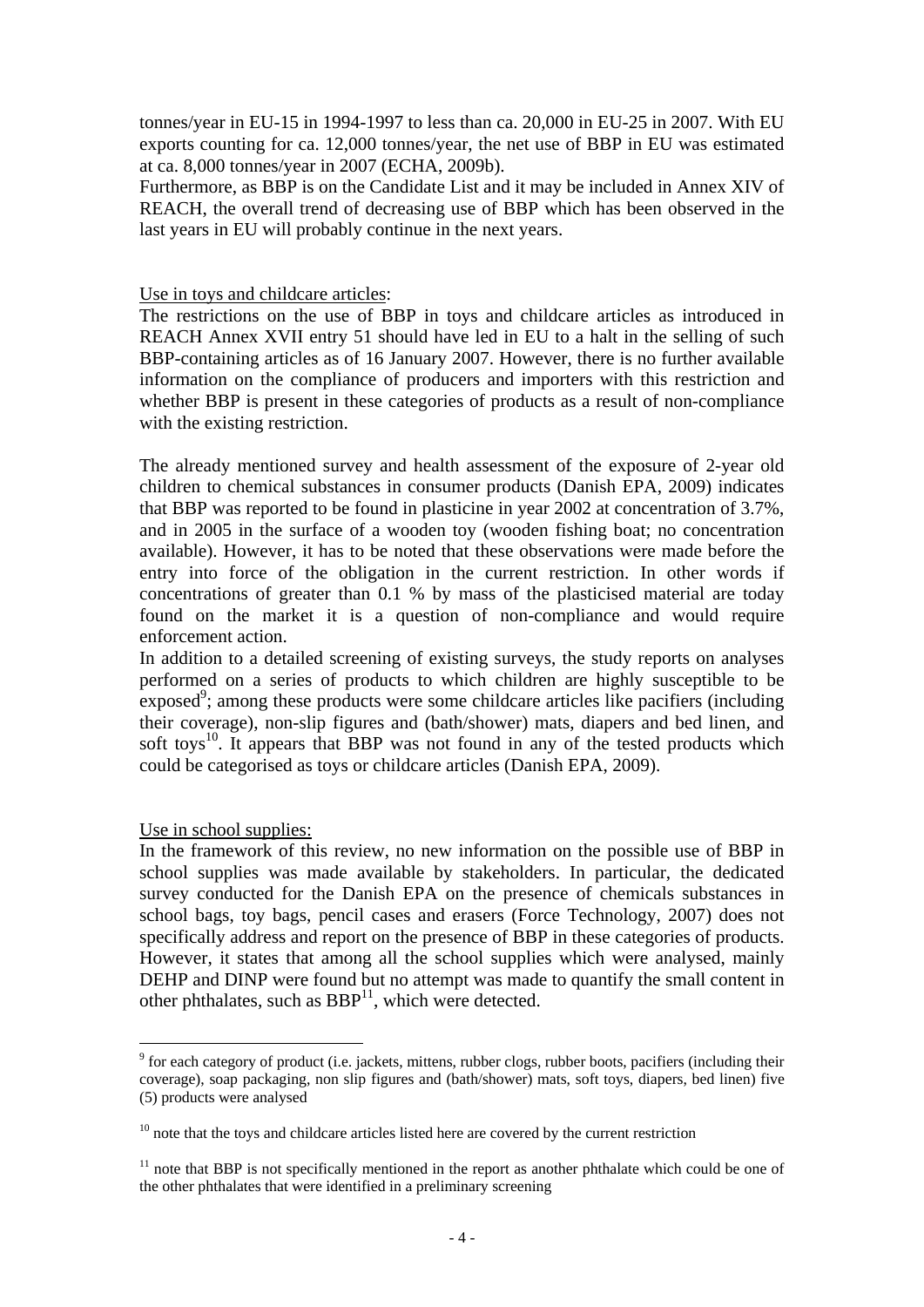Use in articles for/in contact with children:

It is reported in the above mentioned Danish study that BBP was only found in some (children) clothes, in concentrations up to 2.2% (Source: Greenpeace – Toxic textiles by Disney, 2003), and on printings on shirts, in concentrations up to 0.15% (Danish EPA, 2009).

As already mentioned previously in this document, other products than toys and childcare articles to which children are nevertheless highly susceptible to be exposed, such as outdoor clothes (jackets and mittens), footwear (rubber clogs and rubber boots) and bath soap packaging, were specifically analysed. It appears that BBP was found in none of the tested products.

#### Use in medical devices:

In the framework of this review, no new information on the possible use of BBP in medical devices was made available by stakeholders.

### Use in cosmetic products:

In the framework of this review, no information on the possible use of BBP in cosmetics products was made available by stakeholders.

However, it has to be noted that since 22 November 2006 cosmetic products containing BBP shall not be supplied to consumers in the EU, in accordance with Commission Directive 2005/80/EC of 21 November 2005 amending Council Directive 76/768/EEC concerning cosmetic products.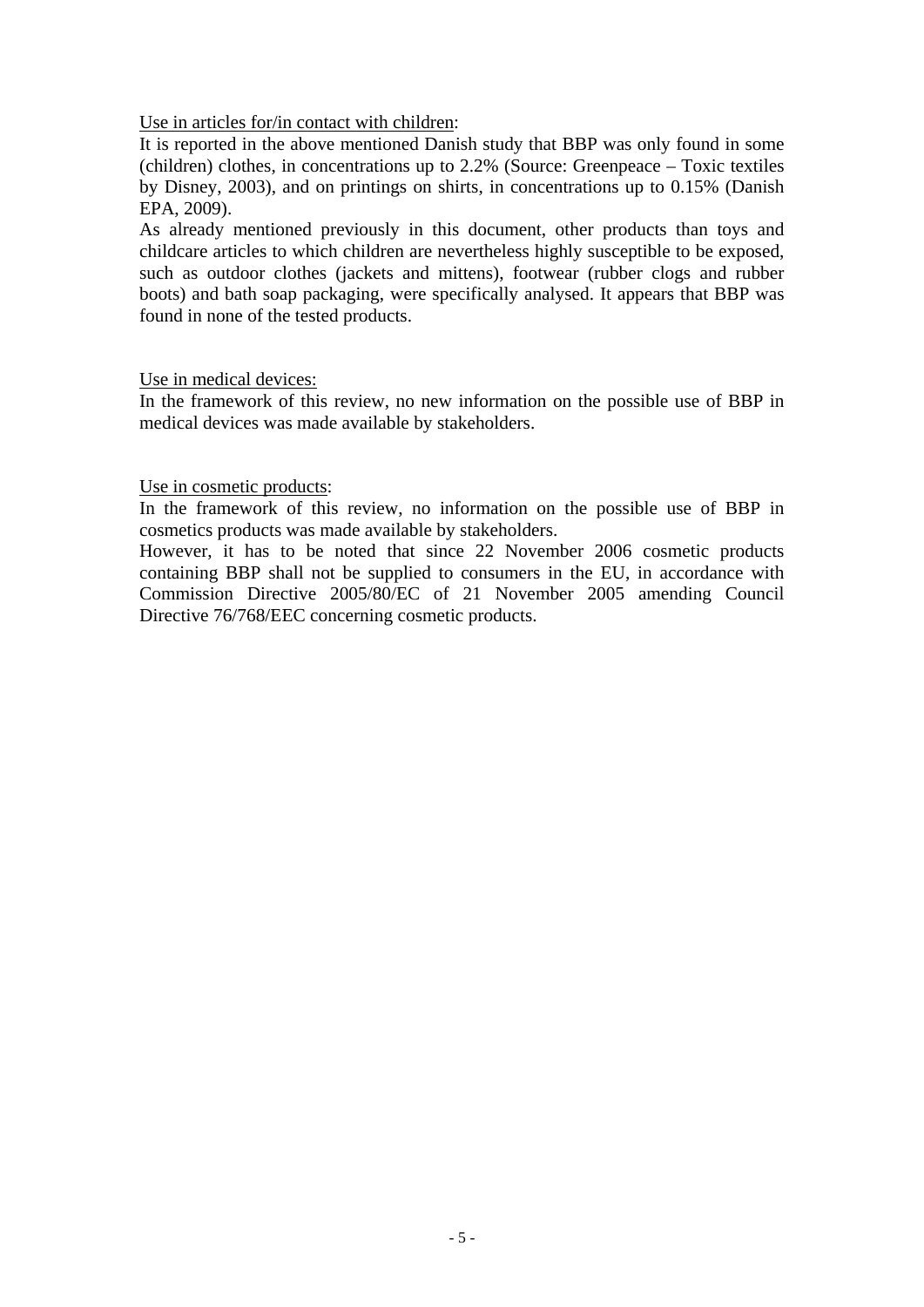#### **3. Information on exposure and related risk**

#### *3.1. General population - Overall exposure*

Several recent studies based on new biomonitoring data confirm the exposure of the general population to BBP, covering several countries all over the world, including the EU. In these studies primary and secondary metabolites of BBP were indeed measured in several body fluids (urine, breast milk, saliva and serum) of different samples of the general population. Metabolites of BBP were for instance found in 43.5% of the breast milk samples from a total of 62 women in southern Italy (Latini G *et al*., 2009), as well as in Finnish and Danish cohorts' breast milk (Main KM *et al*, 2006). BBP metabolites were also reported in urinary samples of pregnant women in Israel (Berman T *et al*, 2008) and Mexico (Meeker JD *et al*, 2008). In Germany, the regular measurement of the concentration of BBP metabolites in urinary samples from adult subjects allowed to estimate the median daily intake of BBP of the general population at ca. 0.2 µg/kg bw/day as of 1998 (Wittassek M *et al*, 2007). If compared to the lowest NOAEL of 50 mg/kg bw/day selected in the EU Risk Assessment Report (EU RAR)<sup>12</sup>, this estimation would lead to a sufficient margin of safety (250,000, i.e. well above 100) and would not indicate health concerns, even though it appears that 2% of the subjects were still presenting in 2003. Furthermore, on the basis of the results of a study led in 2005 in the United States in which the level of phthalates' metabolites in urinary samples of pregnant women were measured, it was estimated (modelling calculations) that the daily exposure to BBP of this sample of the general population was  $2.47 \mu g/kg$  bw/day ( $95<sup>th</sup>$  percentile), with peak values up to 15.53 µg/kg bw/day (Marsee K. *et al*, 2006). Compared to the above mentioned NOAEL, this would lead to a sufficient margin of safety  $($  > 500). It was not possible to conclude in the framework of this review if these findings would still be applicable to the current situation within EU countries.

#### *3.2. Occupational exposure*

In the framework of this review, no information on occupational exposure to and related risks for workers from BBP was made available.

#### *3.3. Children's exposure*

 $\overline{a}$ 

In the following sections, an overview of the new available information, as well as a comparative analysis with the information contained in the EU RAR (where possible) are given for each of the main categories of known contributors to the exposure of children to BBP. Finally, available estimations of the overall exposure and related risks are discussed.

 $12$  for developmental toxicity in offspring (in rats); note that the EU RAR also selected a NOAEL of 100 mg/kg bw/day for fertility (in rats) and a NOAEL of 151 mg/kg bw/day for repeated dose toxicity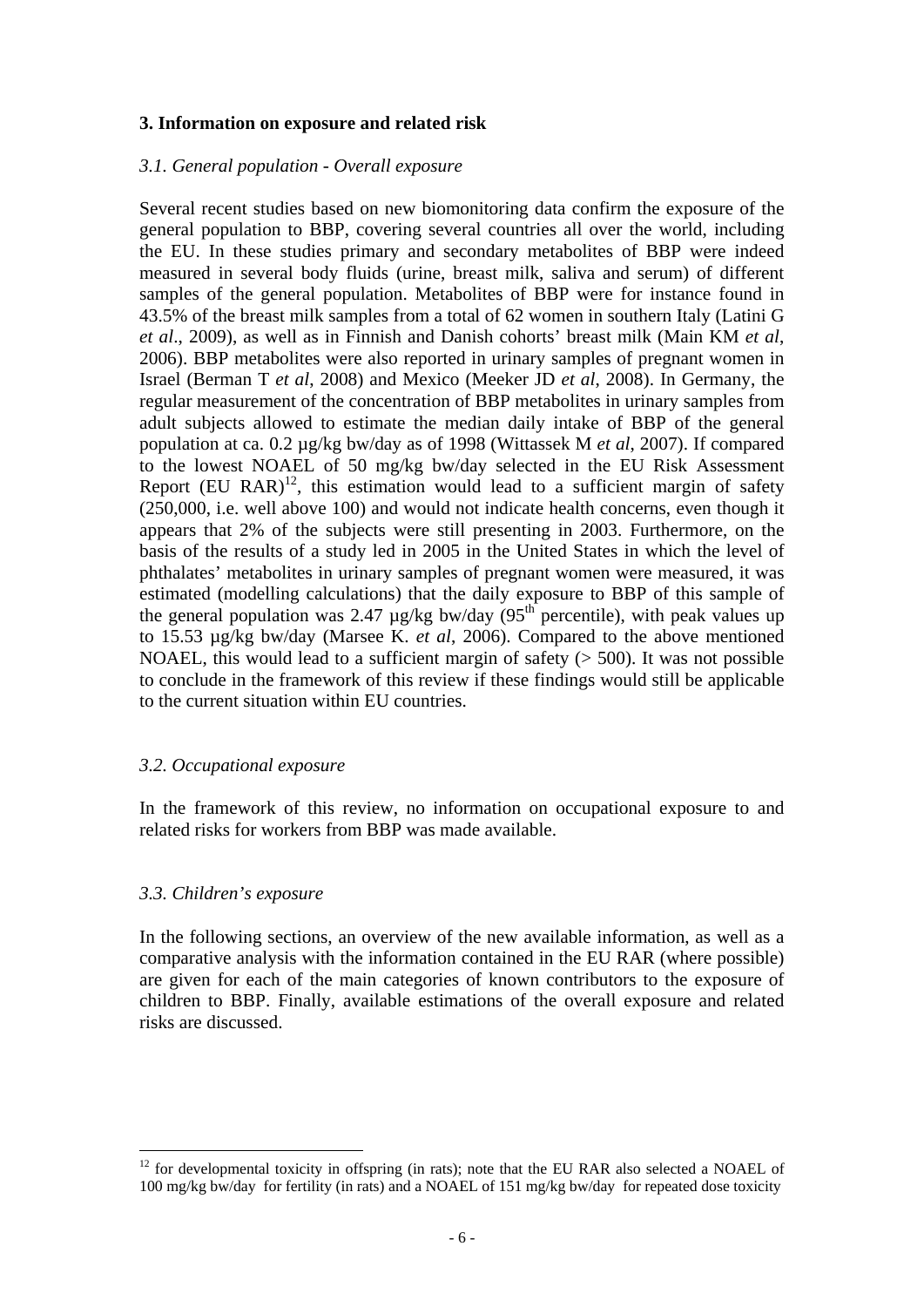#### a) Exposure and risks from toys and childcare articles

As already mentioned above, although restrictions on the use of BBP in toys and childcare articles as introduced in REACH, Annex XVII, entry 51 should have led in the EU to a halt in the selling of these BBP-containing articles as of 16 January 2007, there is no further information available on the compliance of producers and importers with this restriction, and whether BBP is still present in these categories of products as a result of non-compliance with the existing restriction.

From the available information, there is no new data and/or estimation of the potential exposure and risks from toys and childcare articles which would be applicable to the sub-population of children as a whole. However, in their survey and health assessment of the exposure of the particular sub-group of 2-year old children (Danish EPA, 2009), the Danish authorities made an estimation of the possible exposures and risks from toys $^{13}$ . The calculations did not include the potential contribution of plasticine since the only migration values available for this product were for release to the indoor air, and not to sweat (or saliva) as usually considered for toys and childcare articles as the main vector of human exposure. Therefore, taking into account exposure through both the oral (3 h/day) and dermal (9 h/day) routes and a migration value of 1.3 mg/kg (over a period of 1 hour) for the only remaining toy product in which BBP was detected in an earlier survey (wooden toys), the daily exposure is estimated to be 4.17 µg/kg bw/day, leading to a margin of safety of ca. 12,000 if compared to the NOAEL of 50 mg/kg bw/day used in the EU RAR.

# b) Exposure and risks from the use in school supplies

As already mentioned under a previous section of this document (see "*2. Information on uses of the substance / Use in school supplies*") the only available information submitted in the framework of this review (Force Technology, 2007) does not provide any values for the potential concentration in BBP of these categories of products. However, it states that among all the school supplies which were analysed the content in other phthalates than DEHP and DINP was low. Therefore, it can reasonably be expected that the likelihood to find BBP in school supplies at concentration levels which could lead to substantial exposures and raise human health concerns is low. In their updated health assessment of the exposure of the particular sub-group of 2-year old children to DBP (Danish EPA, 2009), the Danish authorities did not include the potential contribution of these products in their calculation of the overall exposure to DBP and related risks.

# c) Exposure and risks from other sources

 $\overline{a}$ 

There appears to be no new available information related to exposures and risks from other sources of BBP, and more generally to overall exposures and risks, which would be applicable to the sub-population of children as a whole. However, in their new health risk assessment for the particular sub-group of 2-year old children (Danish EPA, 2009), the Danish authorities developed an updated estimation of the overall exposure to BBP, but also included updated estimations for the specific contributions of indoor climate (dust and air), food, toys, and other consumer products such as

<sup>&</sup>lt;sup>13</sup> no updated estimations were conducted for childcare articles since the presence of BBP in this subcategory of products was reported in none of the studies used in the framework of the Danish report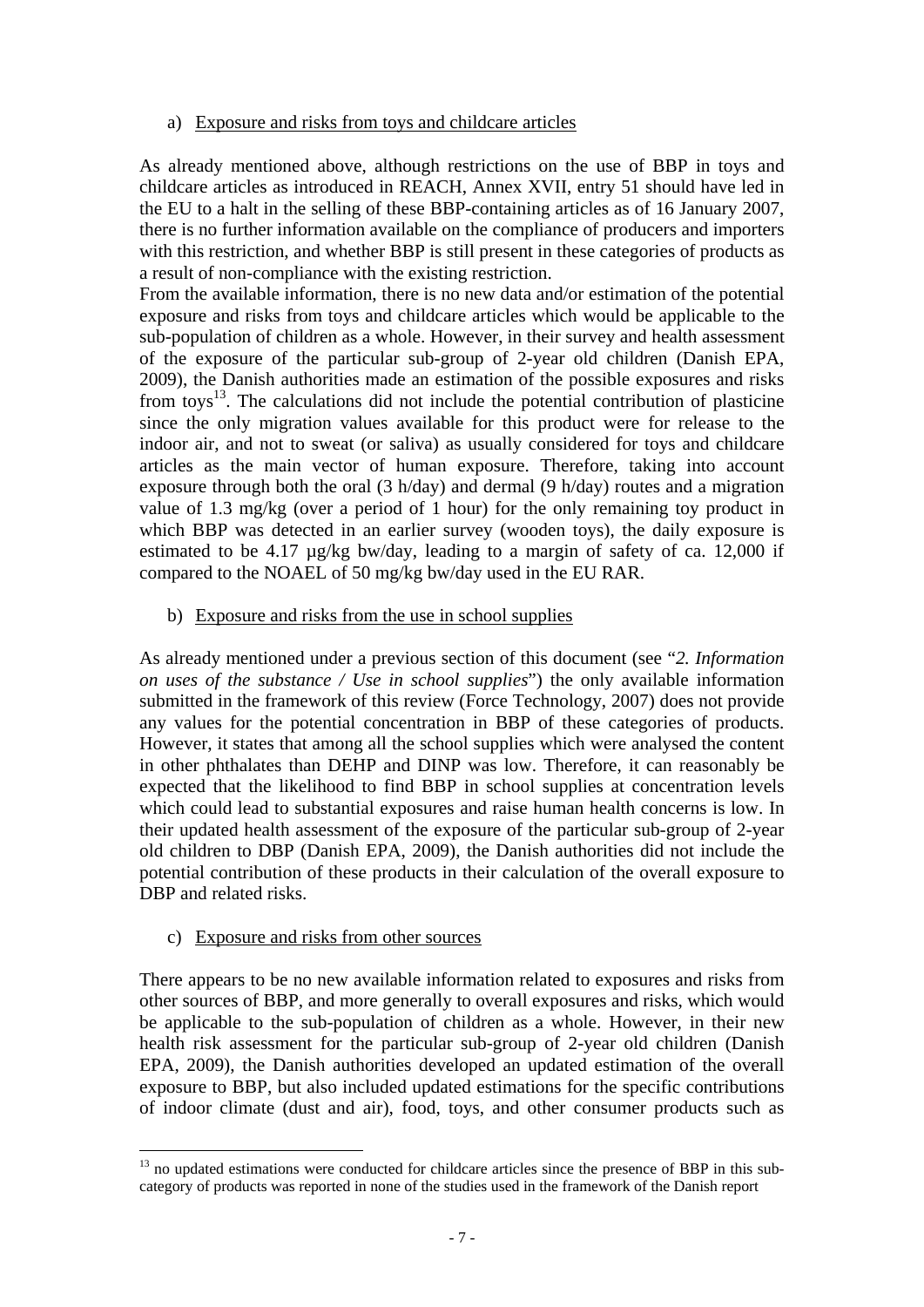clothes. This section presents the results and conclusions of this study with regard to all the potential sources which have not been discussed otherwise in the previous specific sections of this document (i.e. toys and childcare articles, and school supplies). The estimation of the total combined exposure will then be discussed in the next section.

With regard to indoor climate (air and dust), the updated risk assessment estimates the daily ingestion of DBP (95<sup>th</sup> percentile) to be between 5.23  $\mu$ g/kg bw/day<sup>14</sup> and 10.36  $\mu$ g/kg bw/day<sup>15</sup>, depending on whether a summer (50 mg of dust ingested on a daily basis) or a winter (100 mg of dust ingested on a daily basis) scenario is used. Although it was not explicitly mentioned in the report, it is assumed that exposure to BBP from vinyl floorings is already included in these estimations, as it was the case for updated calculations for DBP. If compared to the NOAEL of 50 mg/kg bw/day used in the EU RAR, the associated margin of safety is ca. 4,800 or more. Therefore, it can be concluded that the exposure to DBP from indoor climate does not as such constitute a health risk for 2-year old children.

For exposure to BBP from food, the updated exposure estimations suggest to use a worst-case value of 9 µg/kg bw/day (from EFSA (2005a) as cited in Danish EPA, 2009). It can be concluded that this updated estimation is higher but still in the same order of magnitude as the estimated average intake of 0.02 mg BBP/day via diet for general population, leading to an intake of 1.3  $\mu$ g/kg bw/day for a 15.2-kg<sup>16</sup> child, as was estimated in the EU RAR (EU RAR, 2007). These figures confirm that food is (one of) the major contributor(s) to the overall exposure of children to DBP. All these estimations would nevertheless lead to a margin of safety of ca. 5,500 if compared to the NOAEL of 50 mg/kg bw/day used in the EU RAR, and therefore to the confirmation that exposure to BBP from food does not raise health concerns as such.

As far as the other articles which were investigated in the framework of the Danish study are concerned, it appeared from the screening of previous studies that no migration estimations were available for (children) clothes and printings on shirts, which were the only items reported to contain BBP. Therefore, no exposure and related risks estimations were performed and the potential contribution of these (categories of) products could not be included in the updated health risk assessment.

d) Overall exposure and risks

There is no new estimation of the overall exposure to BBP and related risks available which would be applicable to the sub-population of children as a whole. The survey and health assessment of the exposure of 2 year-old children to chemical substances in consumer products (Danish EPA, 2009) gives nevertheless an updated estimation of the combined exposure to BBP of this particular sub-group of the general population which can be expected to give a general trend for children in general. On the basis of the specific exposure estimations as described in the previous paragraphs of this document, the maximum daily intake - including contributions from food, indoor

 $\overline{a}$ 

<sup>&</sup>lt;sup>14</sup> 50<sup>th</sup> percentile: 1.18  $\mu$ g/kg bw/day

<sup>&</sup>lt;sup>15</sup> 50<sup>th</sup> percentile: 2.27  $\mu$ g/kg bw/day

<sup>&</sup>lt;sup>16</sup> average weight used for a 2-year old child in the Danish study (Danish EPA, 2009)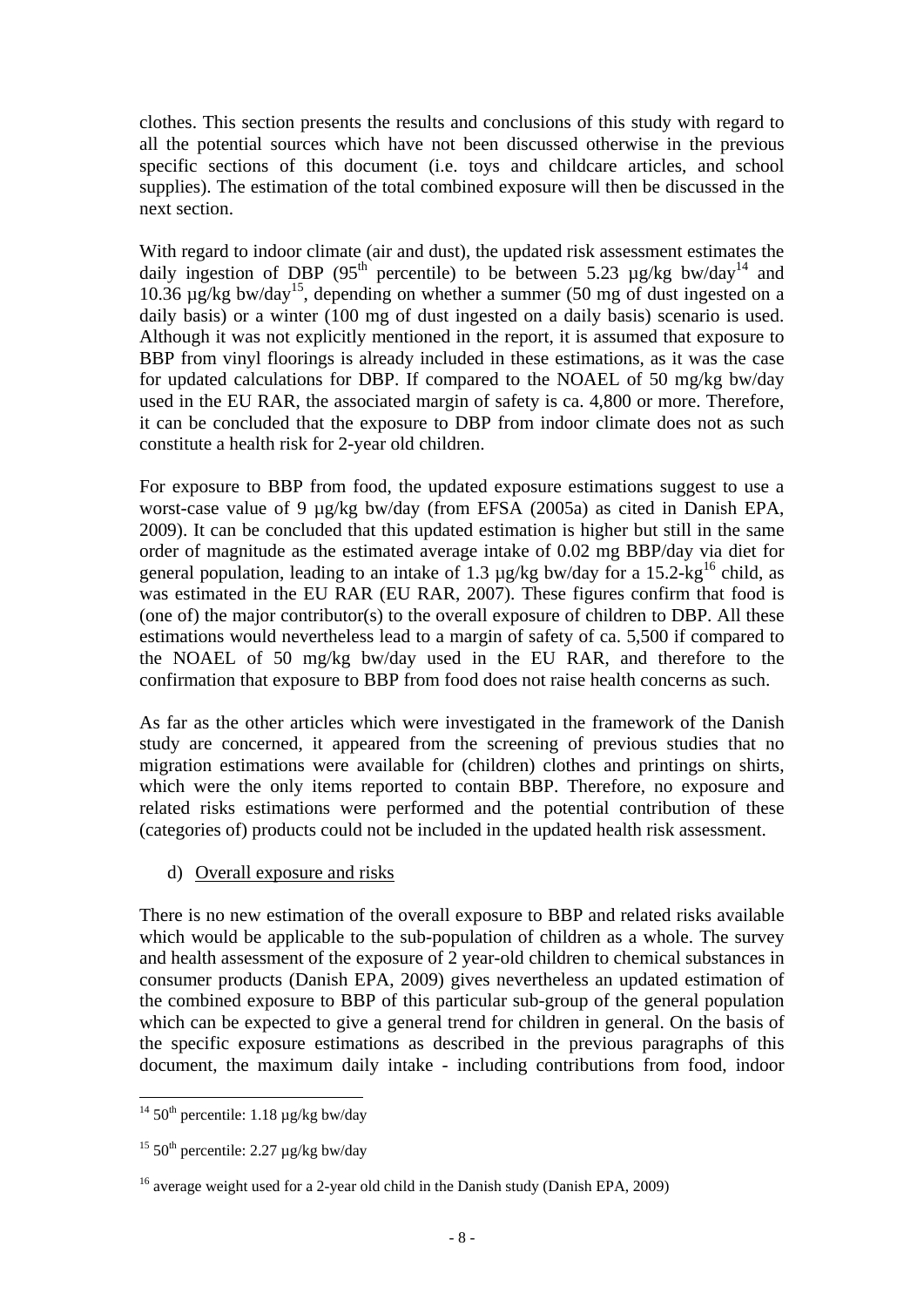climate and toys - for 2-year old children in BBP is estimated at 18.4 µg/kg bw/day in summer and 23.21 µg/kg bw/day in winter. If compared to a NOAEL of 50 mg/kg bw/day17, these total exposure estimations would lead to margins of safety of ca. 2,700 and 2,150 for summer and winter scenarios respectively, and to the general conclusion that the actual total exposure of 2-year old children to BBP should not raise any human health concerns. Moreover, it has to be noted that these updated combined exposure estimations have been calculated by adding all the available worst-case scenario values, and in particular for the two main contributors which are food and indoor climate  $(95<sup>th</sup>$  percentile). In the EU RAR for DEHP<sup>18</sup>, it is stated that "*it is generally difficult to quantitatively assess combined exposure, as addition of several reasonable worst-case values (e.g. 95th percentile exposure values) could lead to a rather unrealistic sum, because it is perhaps not that likely that an individual belongs to the 5% most highly exposed individuals for all different exposure routes/sources*".

Furthermore, in addition to updated substance-specific risk assessments for individual chemicals, the Danish report proposes cumulative Risk Characterisation Ratios for several substances which have been grouped as anti-androgenic substances by the Danish authorities, oestrogen like substances and substances that may have both effects. Different ratios have been calculated for winter and summer scenarios, taking into account the total chemical burden via the following routes $19$ :

– ingestion of food,

 $\overline{a}$ 

- ingestion of dust (50 mg in summer / 100 mg in winter),
- dermal contact with toys (9 hours in summer / 6 hours in winter),
- contact with other objects than toys, i.e. moisturising cream, bath articles and other textiles than winter clothing,
- contact with sunscreen lotion (summer only),
- contact with rubber clogs (summer only),
- contact with jackets/mittens (winter only).

As already mentioned in this document, BBP has been considered by the Danish authorities as an anti-androgenic substance with a proposed NOAEL of 50 mg/kg bw/day, on the basis of the same study as was used in the EU RAR to determine a NOAEL of 50 mg/kg bw/day for development toxicity in offspring in rats.

Moreover, it has to be mentioned that over the last years particular attention has been paid to prenatal exposure of foetuses and on exposure of neonates/infants, in particular via breast feeding, and certain recent studies which were submitted in the framework of this review mention that foetal exposure may be a route of exposure of higher concern than post-natal exposure (Wittassek M *et al*, 2009; Meeker JD *et al*, 2008). In particular, an abstract of a pilot study was submitted in the framework of

 $17$  note that in their updated risk assessment for 2-year old children (Danish EPA, 2009) the Danish authorities also use a NOAEL of 50 mg/kg bw/day for antiandrogenic effects, based on the same study on reduced anogenital distance (AGD) in rat offspring exposed during pregnancy, as used in the EU RAR

 $18$  it is assumed here that this general statement also applies to BBP

 $19$  same as those considered in the substance specific assessments, e.g. for BBP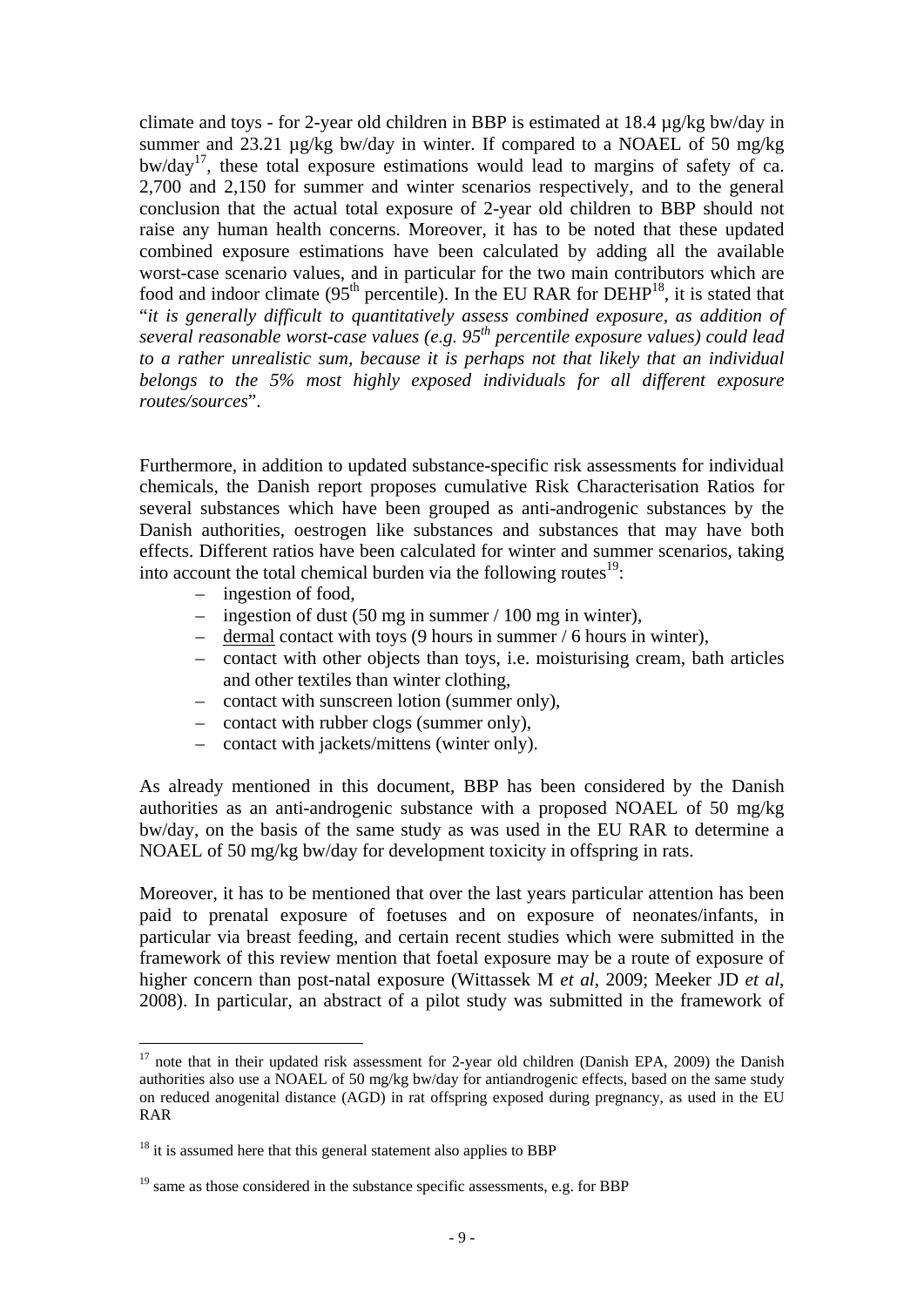this review, indicating that metabolites of BBP were detected in 11 pairs of amniotic fluid and suggesting that BBP and its metabolites can reach the human foetus. No conclusions in terms of exposure and potential health effects and risks were nevertheless made available (Wittassek M *et al*, 2009).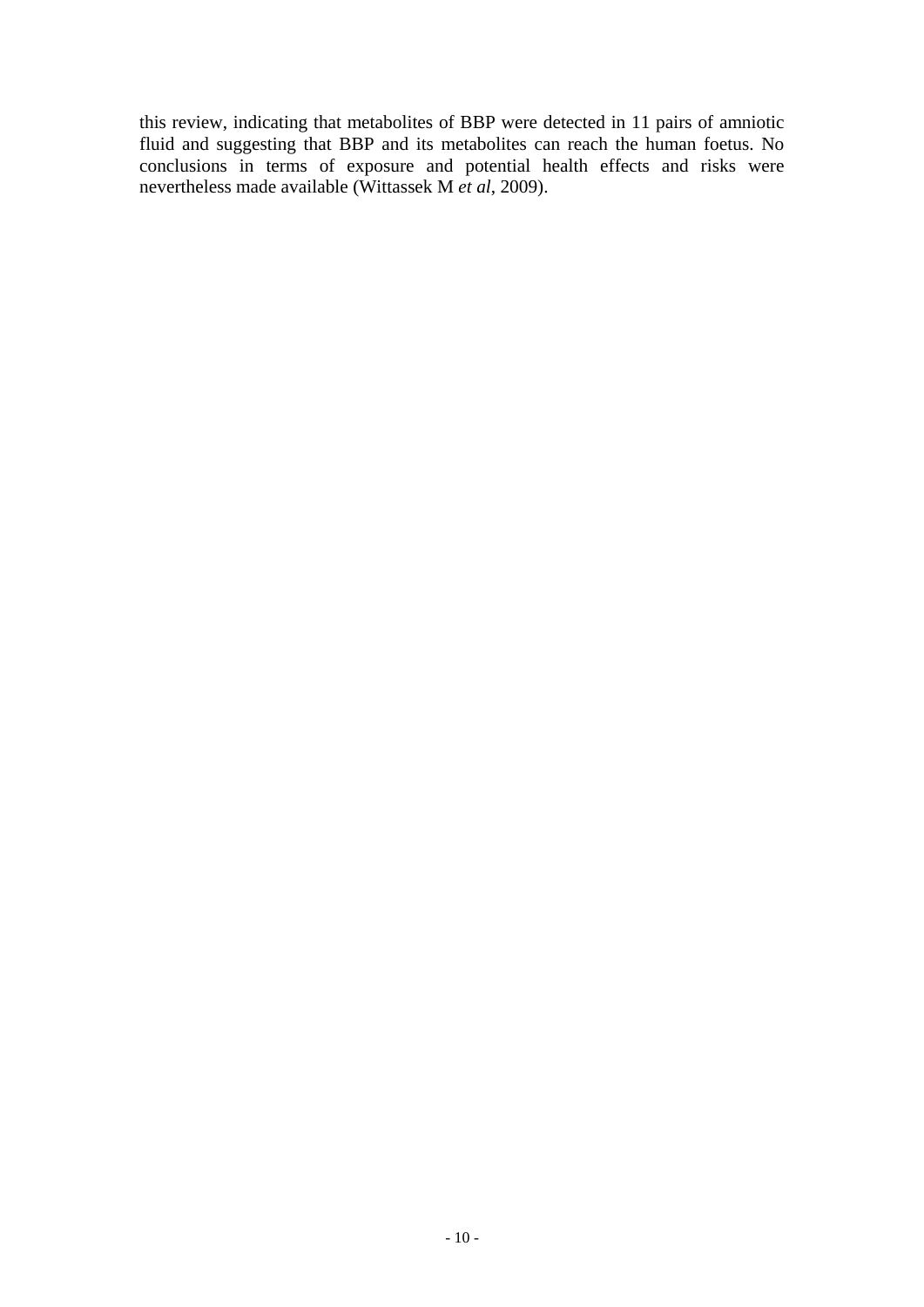## **4. Conclusions and suggestions for further action**

In conclusion, BBP appears to be used in lower total volumes than those reported when the EU RAR was agreed. Moreover, from the available information, there is no evidence of any new significant uses of BBP if compared to those already identified in the EU RAR. The available information also appears to confirm that the major remaining contributors of children's exposure to BBP are food and indoor climate (air and dust). The abstract of a study which was made available in the framework of this review also confirms that the use of consumer products and different indoor sources dominate the exposure to BBP of the general population, including children (Wormuth M *et al*, 2006).

From a risk assessment developed by the Danish authorities for the specific sub-group of 2-year old children it appears that the current total exposure of 2-year old children to BBP should not raise any human health concerns. In particular, it appears that the exposure from toys and childcare articles is limited and therefore does not raise any concerns for human health; it can be assumed that the limitation of the occurrence of BBP in these categories of products has been achieved and maintained by the current restriction on the use of BBP in toys and childcare articles.

The available new information with regard to uses of and exposure to BBP is rather limited and does not bring a new perspective to the assessments which were carried out in the past and used as a basis for the current restrictions on BBP; no new risk assessment was submitted in the framework of this review which covers all potentially sensitive sub-populations (e.g. children) which were addressed in the EU RAR. Even though further information would be needed to confirm some assumptions made in the present review report and the conclusions on exposure levels arising from certain uses of BBP, ECHA considers that the new information which was made available in the framework of this review does not indicate the need for an urgent reexamination of the existing restriction on BBP.

Therefore, ECHA suggests to wait for the submission of the registration dossier(s) for BBP after which the Commission may decide whether specific aspects of these registration dossier(s) should be assessed to confirm or contest the conclusion of this review that there is no need to re-examine the current restriction. Furthermore, as BBP is already included in the Candidate List in accordance with Article 59 of the REACH Regulation, the notifications under Article 7(2) may bring further information on the presence of BBP in articles after June 2011. Moreover, in case BBP will be included in Annex XIV of REACH, the potential future applications for authorisation may further clarify the uses of BBP and possibilities to control their related risks.

It has also to be noted that the general topic of cumulative and/or synergistic effects of exposure to several chemicals, and in particular to several phthalates or other substances suspected to have endocrine disrupting effects, regularly appears through the documents which were under the scope of this review (e.g. in Borch *et al*, 2004; AFSSET, 2009; National Research Council, 2008, as cited in AFSSET, 2009; Ghisari & Bonefeld-Jorgensen, 2009; Tanida *et al*, 2009; Lottrup *et al*, 2006; Sharpe, 2008). It is suggested in some of these studies that, even though the exposure to individual phthalates may be not of concern for human health, except maybe for certain specific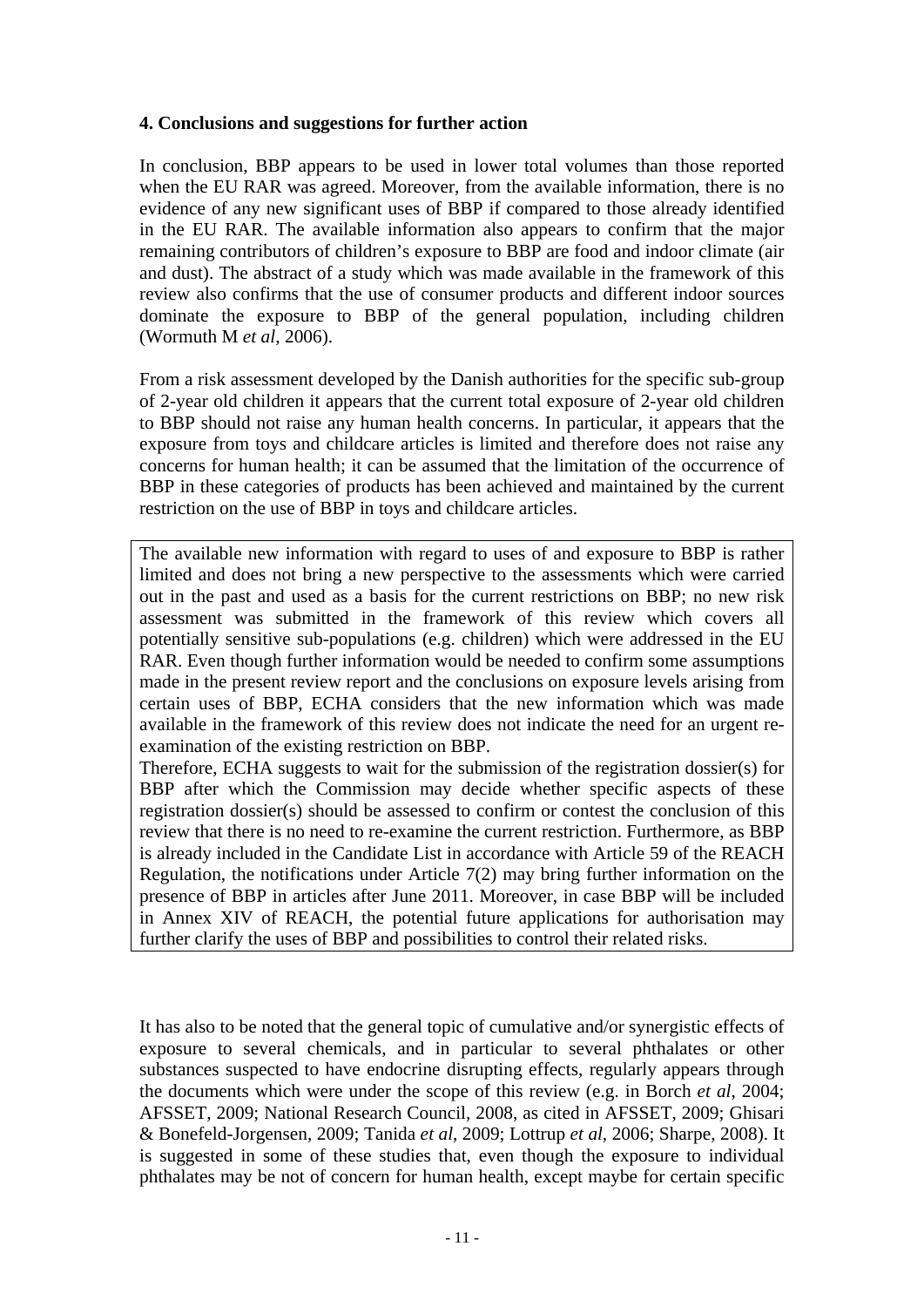sub-populations, it cannot be excluded that the total exposure to all phthalates or to a phthalate together with other chemicals could raise health concerns, and this issue should therefore be further investigated. Furthermore, in its opinion of 6 February 2008 (SCENIHR, 2008), SCENIHR states that "*Combined exposure of different population and subpopulation is possible and may occur at different times or together. Due to the wide use of DEHP in society humans may be exposed from many different sources and exposed to other phthalates as well. It is obvious that combined exposure to DEHP, DBP, BBP, DIBP, and DINP having the same mechanism of action may potentially cause at least an additive effect. Combined exposure to DEHP and DINP had showed an additive effect (Borch* et al. *2004)*". The survey and health assessment of the exposure of 2 year-olds children to chemical substances in consumer products which was recently published by the Danish authorities (Danish EPA, 2009) also considers a cumulative risk assessment of potential endocrine-like substances, including BBP (as well as other phthalates DEHP, DBP, DINP and DiBP). The assessment of the potential combined effect of exposure to different phthalates goes beyond the scope of this evaluation of new scientific evidence concerning the current restrictions on BBP. Moreover, in the context of the Council discussion on this subject<sup>20</sup> the Commission has indicated that it will review the existing legislation in terms of its suitability to assess the effects of combined exposure.

 $\overline{a}$ 

<sup>20</sup> information from the Danish delegation on "*Combination Effects of Chemicals – children exposed to multiple endocrine disrupters*" dealt under "other business" at the meeting of the Council (Environment) on 21 October 2009 (Doc. ref. 14420/09 ENV 674 CHIMIE 79)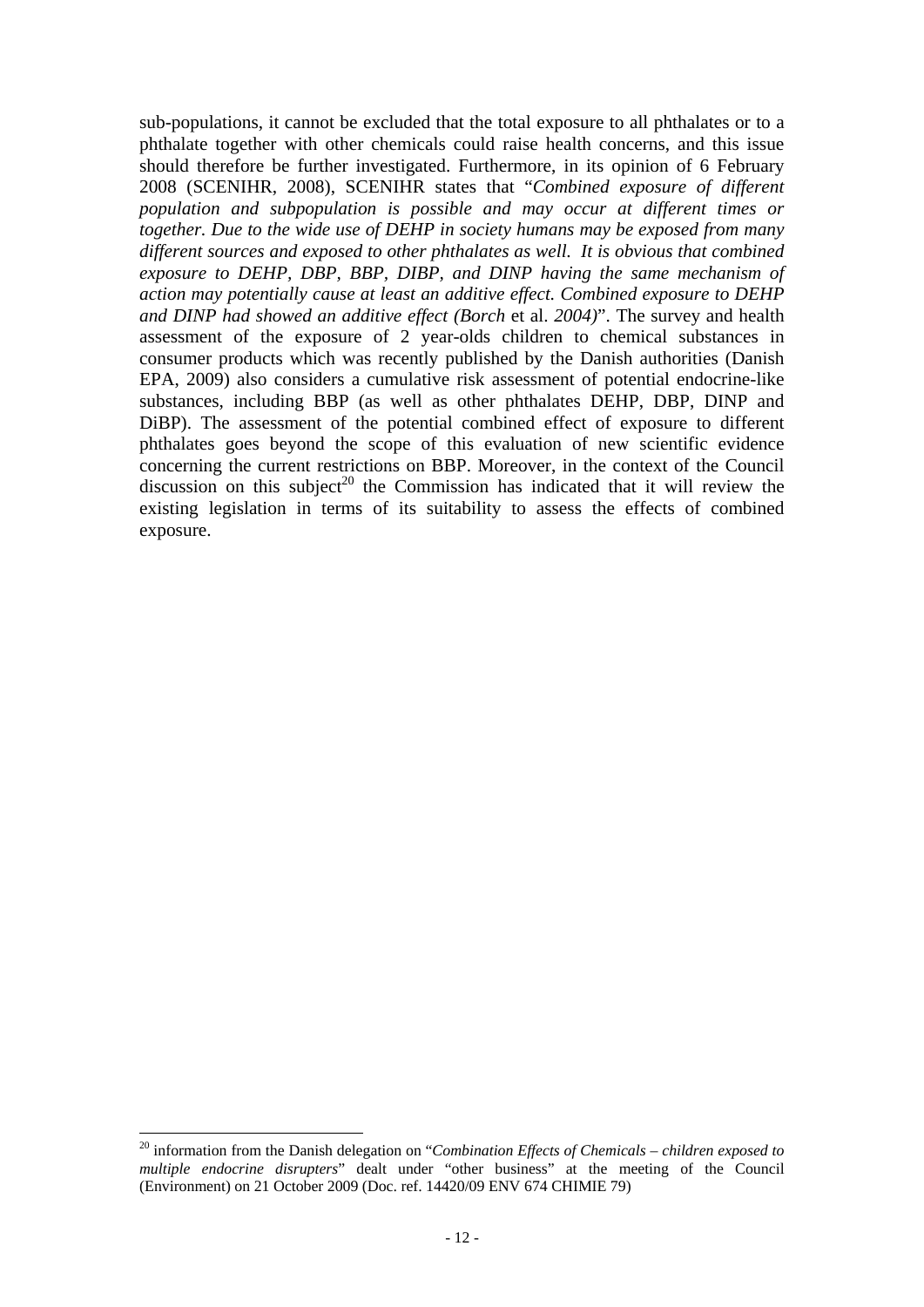## **References**

BBP Information center, from www.bbp-facts.com, an initiative of European Council for Plasticisers and Intermediates (ECPI)

Berman T, Hochner-Celnikier D, Calafat AM, Needham LL, Amitai Y, Wormser U, Richter E (2008) Phthalate exposure among pregnant women in Jerusalem, Israel: Results of a pilot study Environ Int. 2008 Sep 6, http://www.ncbi.nlm.nih.gov/pubmed/18824263?dopt=AbstractPlus

Borch J, Ladefoged O, Hass U, Vinggaard AM (2004) Steroidogenesis in fetal male rats is reduced by DEHP and DINP, but endocrine effects of DEHP are not modulated by DEHA in fetal, prepubertal and adult male rats, Reprod Toxicol; 2004; Jan-Feb;18(1):53-61

Danish EPA (2009) Survey and Health Assessment of the exposure of 2 year-olds to chemical substances in Consumer Products, from Survey of Chemical Substances in Consumer Products, Danish Ministry of the Environment, Environmental Protection Agency, No. 102**,** 2009

ECHA (2009b) Background document for benzyl butyl phthalate (BBP), Document developed in the Context of ECHA's first Recommendation for the inclusion of substances in Annex XIV, 1 June 2009 available at: http://echa.europa.eu/doc/authorisation/annex\_xiv\_rec/subs\_spec\_background\_docs/b bp.pdf

EU (2007) Risk Assessment Report for BBP, Final report, European Commission, 2007, EUR 22773 EN, European Union Risk Assessment Report, Volume 76, Luxembourg: Office for Official Publications of the European Communities, 2007, ISSN 1018-5593

EU (2008) Risk Assessment Report for DEHP, Final report, European Commission, 2008, EUR 23384EN, European Union Risk Assessment Report, Volume 80, Luxembourg: Office for Official Publications of the European Communities, ISSN 1018-5593

Force Technology (2007) Survey as well as health assessment of chemical substances in school bags, toy bags, pencil cases and erasers, Force Technology, for Danish EPA, Svedsen N, Bjarnov E, Brunn Poulsen P, November 2007

Ghisari M, Bonefeld-Jorgensen EC. (2009). Effects of plasticizers and their mixtures on estrogen receptor and thyroid hormone functions, Toxicol Lett. 2009 Aug 25;189(1):67-77.

Latini G, Wittassek M, Del Vecchio A, Presta G, De Felice C, Angerer J.(2009) Lactational exposure to phthalates in Southern Italy, Environment International 35 (2009) 236–239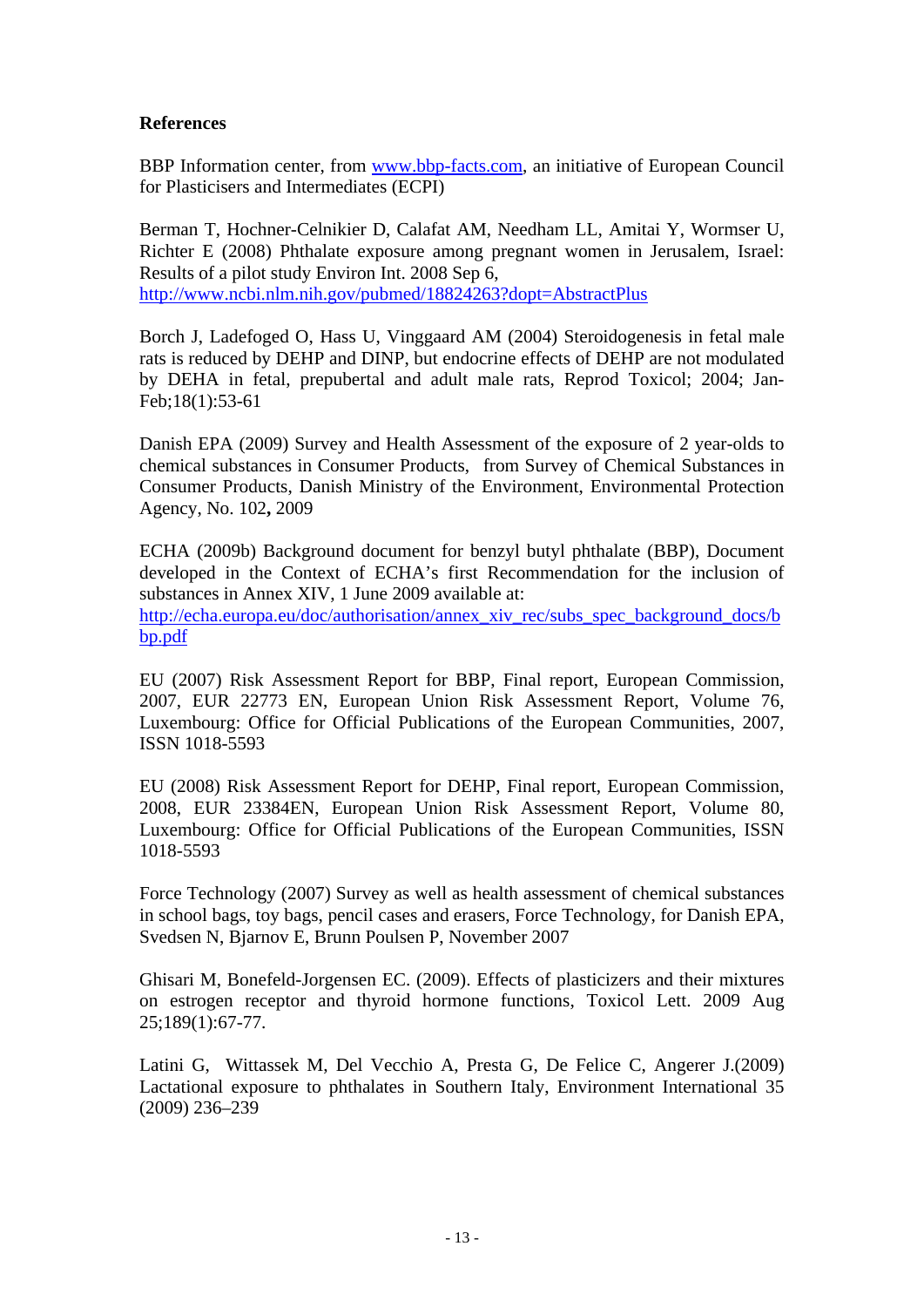Lottrup G, Andersson A-M, Leffers H, Mortensen GK, Toppari J, Skakkebæk NE and Main KM (2006) Possible impact of Phthalates on infant reproductive health, Int J Androl. 2006 Feb;29(1):172-80

Main KM, Mortensen GK, Kaleva KM, Boisen KA, Damgaard IN, Chellakooty, Schmidt, MIM Suomi, A-M Virtanen HE, Petersen JH, Andersson A-M, Toppari J, Skakkebæk NE (2006) Human Breast Milk Contamination with Phthalates and Alterations of Endogenous Reproductive Hormones in Infants Three Months of Age, Environmental Health Perspectives, 114:270-276 (2006)

Marsee K, Woodruff T, Axelrad DA, Calafat AM, Swan SH (2006) Estimated daily phthalate exposures in a population of mothers of male infants exhibiting reduced anogenital distance, Environmental Health Pesrpectives. 2006; 114(6):805-809

Meeker JD, Hu H, Cantonwine DE, Lamadrid-Figueroa H, Calafat AM., Ettinger AS, Hernandez-Avila M,Loch-Caruso R, Téllez-Rojo MM (2008), Urinary Phthalate Metabolites in Relation to Preterm Birth in Mexico City, Environ Health Perspect 117:1587-1592 (2009)

National Research Council (USA), Committee on the Health Risks of Phthalates Phthalates and cumulative risk assessment - The task ahead, 2008

RCOM 2009 Responses to comments, document for Benzyl Butyl Phthalate (BBP) (EC number: 201-622-7) 1 June 2009, available at: http://echa.europa.eu/chem\_data/authorisation\_process/annex\_xiv\_rec/subst\_spec\_do cs\_en.asp

SCENIHR (2008) SCENIHR opinion on the Safety of medical devices containing DEHP-plasticized PVC or other plasticizers on neonates and other groups possibly at risk, European Commission, 2008

Sharpe RM (2008) ''Additional'' Effects of Phthalate Mixtures on Fetal Testosterone Production, Toxicological Science 2008 105(1):1-4

Tanida T, Warita K, Ishihara K, Fukui S, Mitsuhashi T, Sugawara T, Tabuchi Y, Nanmori T, Qi WM, Inamoto T, Yokoyama T, Kitagawa H, Hoshi N (2009) Fetal and neonatal exposure to three typical environmental chemicals with different mechanisms of action: mixed exposure to phenol, phthalate, and dioxin cancels the effects of sole exposure on mouse midbrain dopaminergic nuclei,Toxicol Lett 2009 August 25; 189(1):40-7.

Wittassek M, Wiesmüller GA, Koch HM, Eckard R, Dobler L, Müller J, Angerer J, Schlüter C (2007) Internal phthalate exposure over the last two decades – A retrospective human biomonitoring study, Int J Hyg Environ Health (2007) 210,319

Wittassek M, Angerer J, Kolossa-Gehring M, Schäfer SD, Klockenbusch W, Dobler L, Günsel AK, Müller A, Wiesmüller GA. (2009) Fetal exposure to phthalates - a pilot study, Int J Hyg Environ Health. 2009 May 5